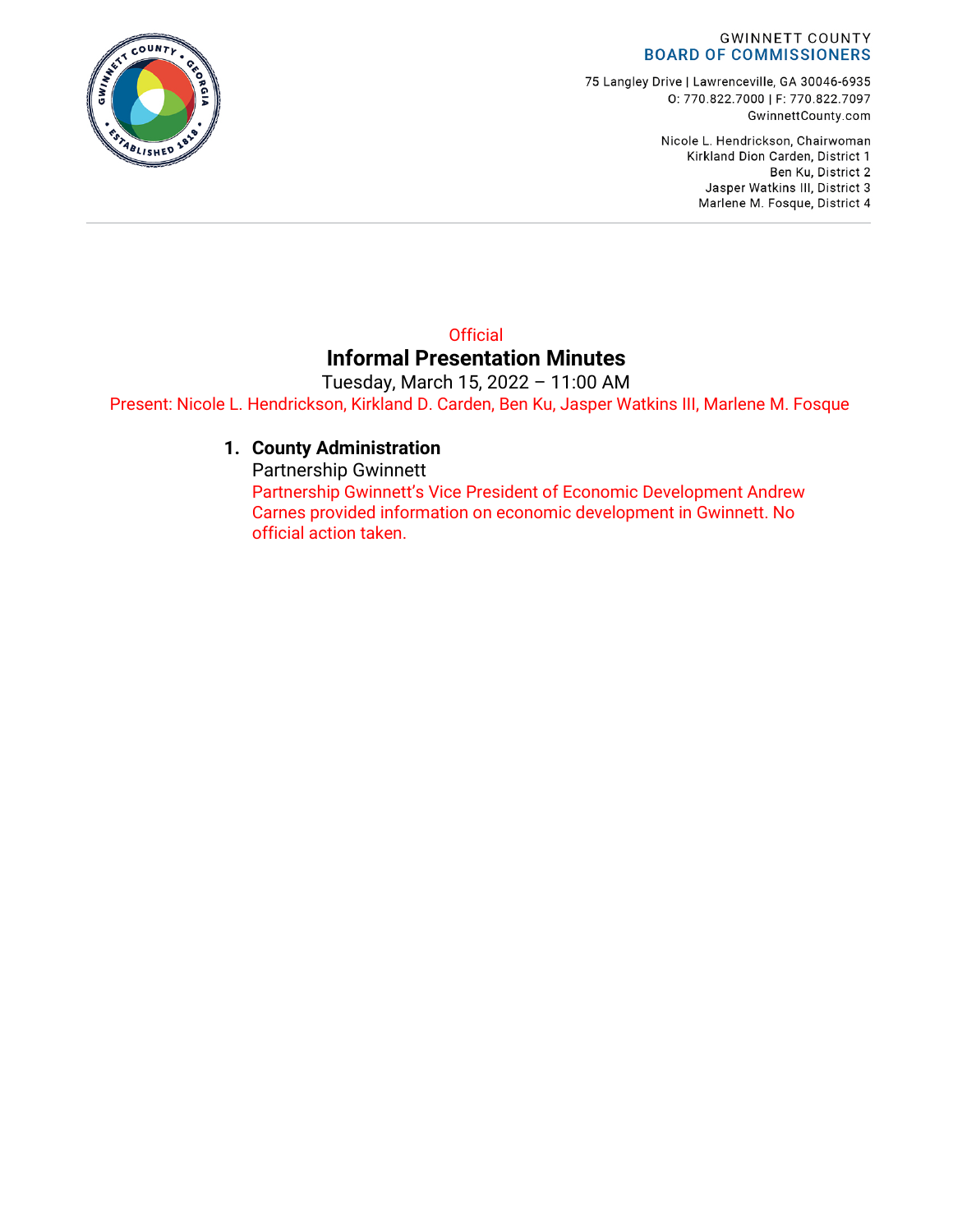

ARTNERSHIP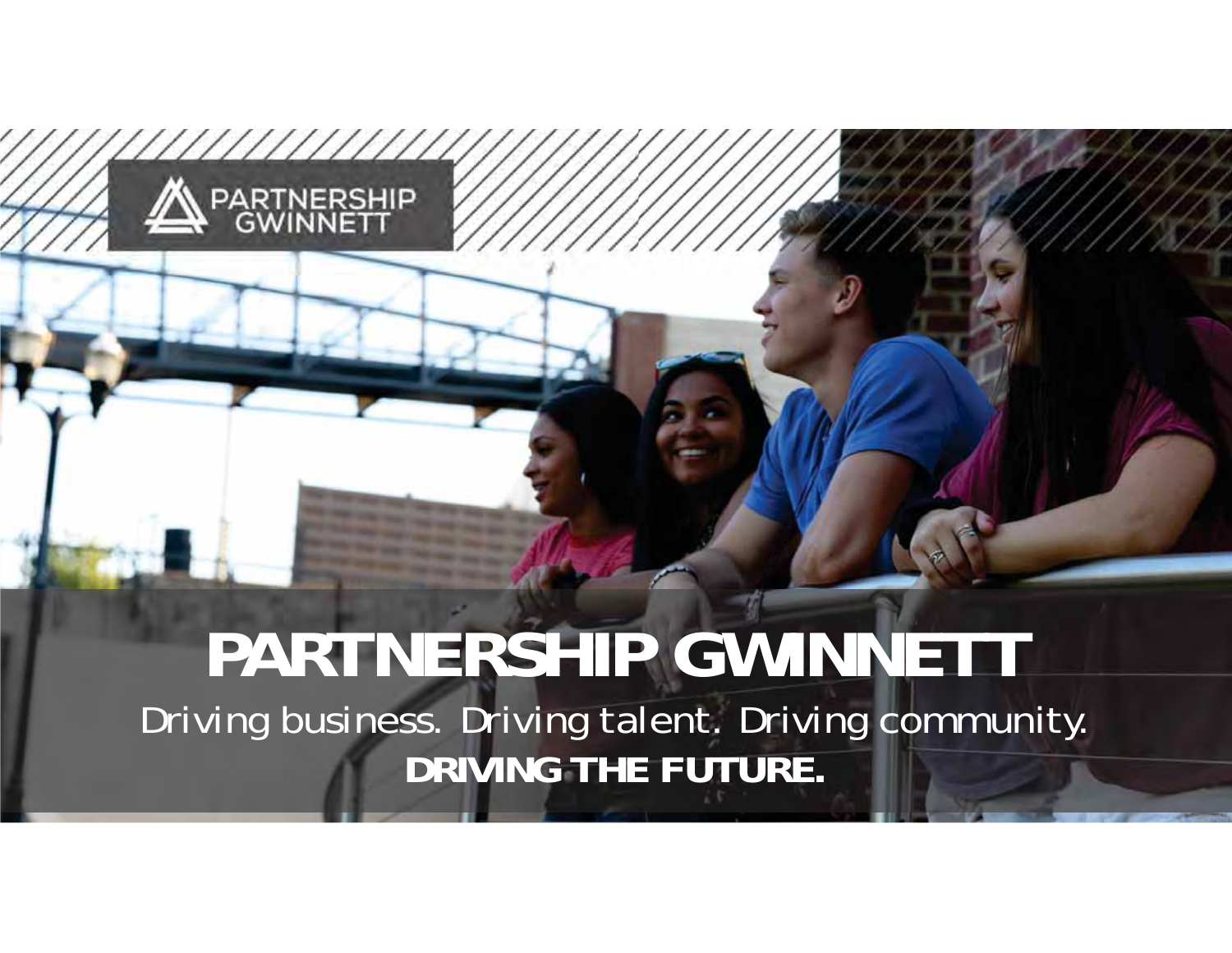

#### **BY THE NUMBERS**



**Source: ESRI Community Analyst, July 2021**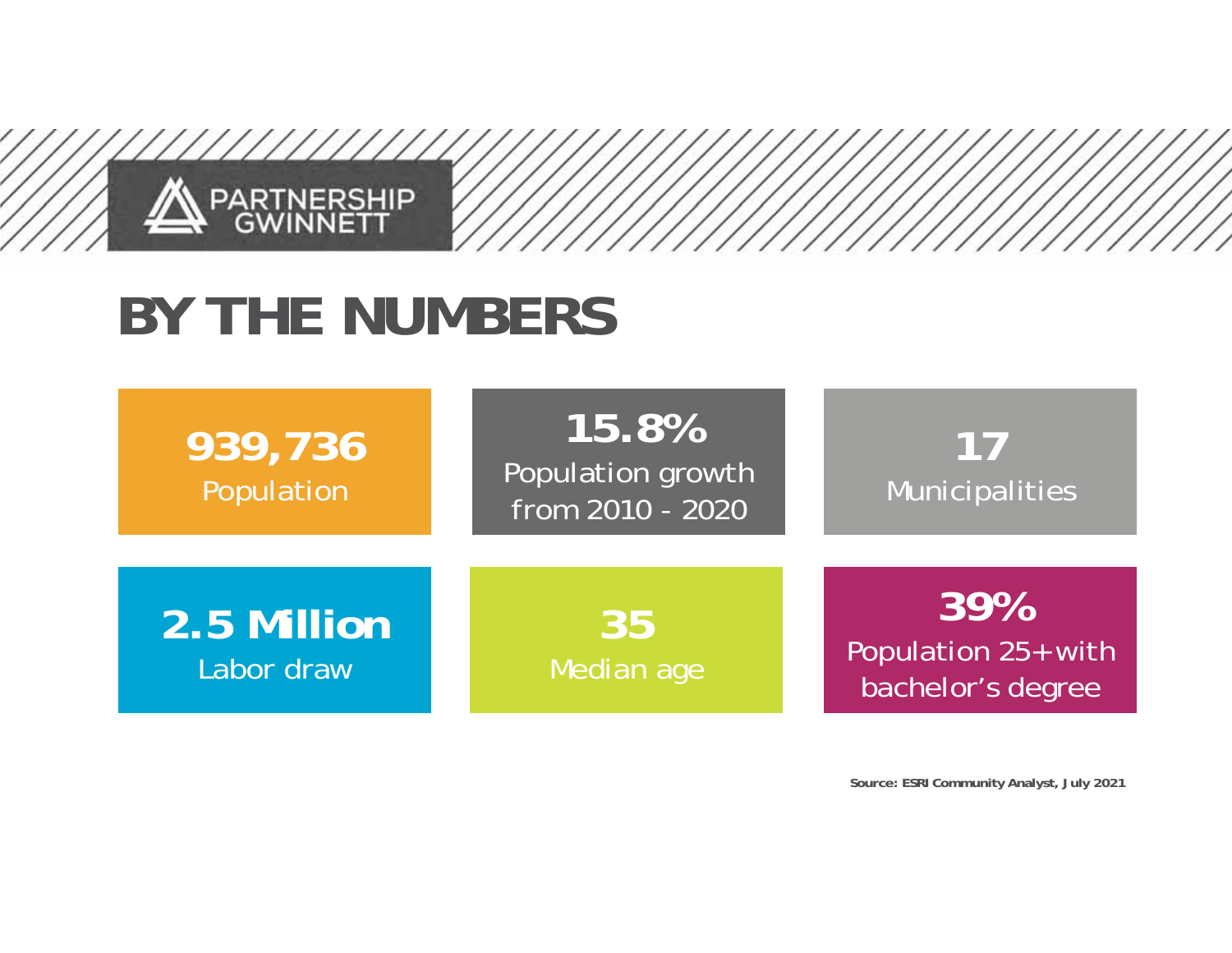

## **DIVERSITY LEADS THE WAY**



"Diversity defines Gwinnett. The County is committed to putting policies and practices in place that not only embrace our diversity, but also harness its energy, creativity and innovative spirit through equity and inclusion."

**— Chairwoman Nicole Love Hendrickson**

Source: Jobs EQ, July 2021 & www.gcpsk12.org, July 2021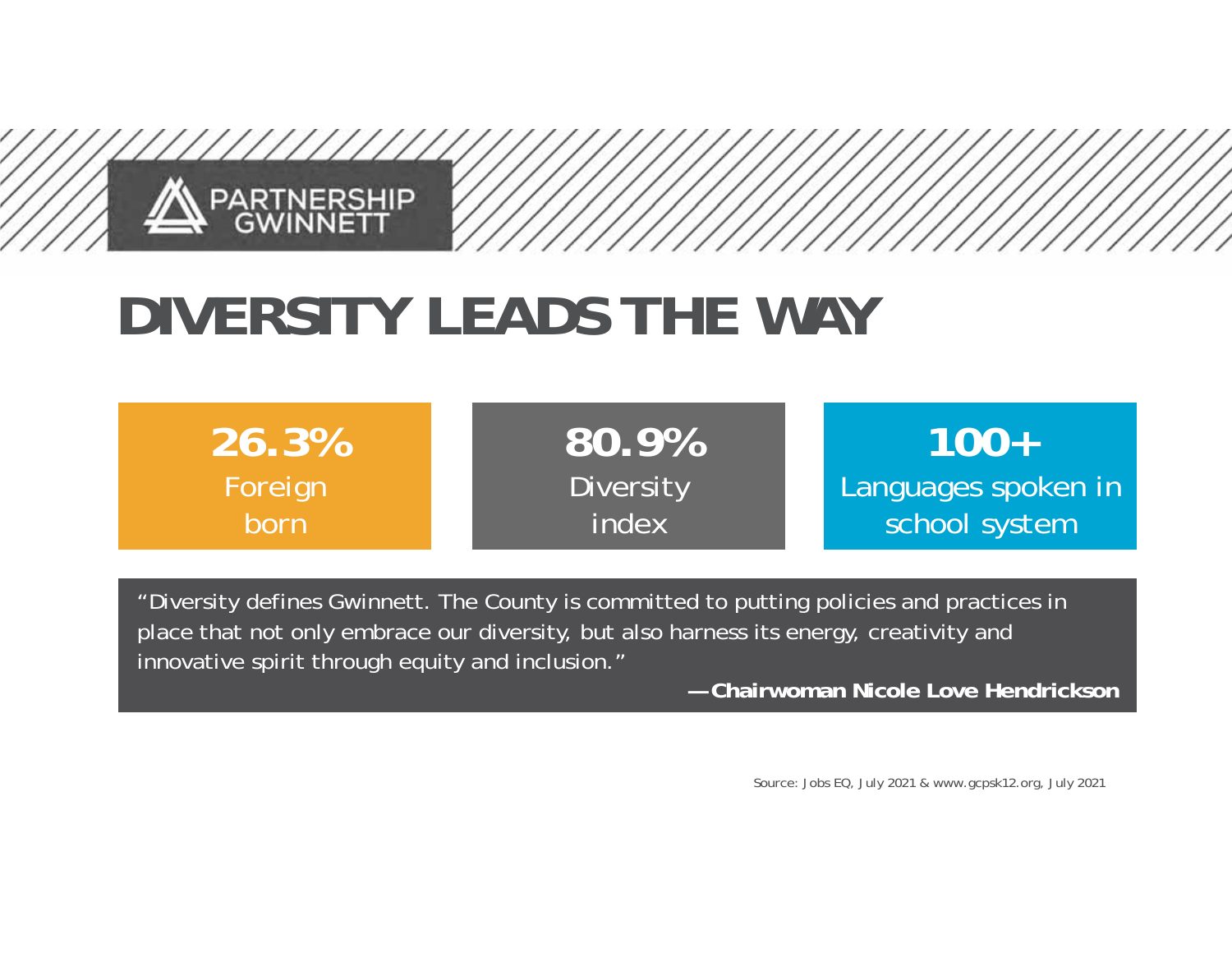#### **A DIVERSE COMMUNITY**

 $111111111$ 

PARTNERSHIP<br>GWINNETT

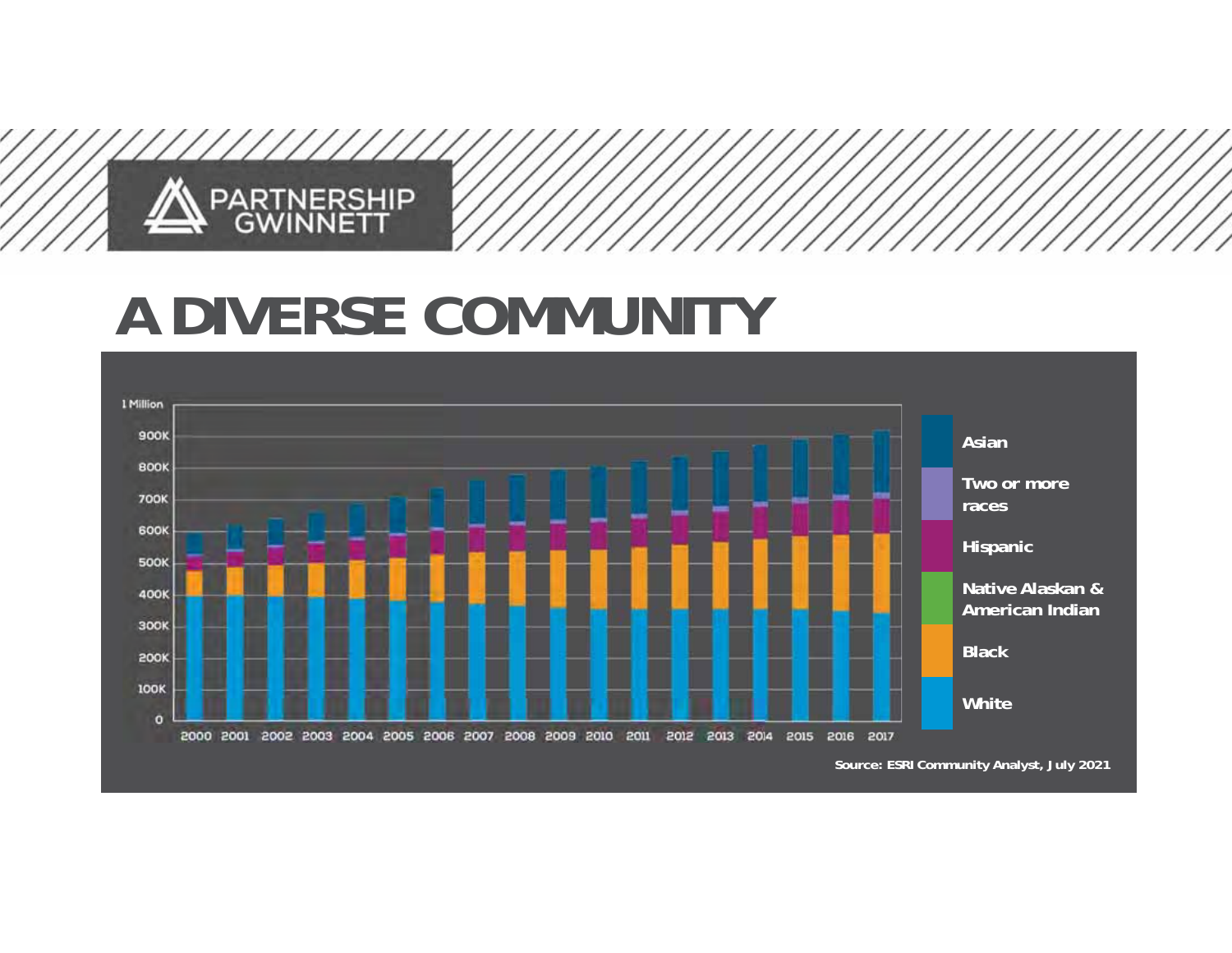

#### **WHAT IS PARTNERSHIP GWINNETT?**

- A community and economic development organization
- Public/private partnership
- Implement communities' economic development plan
- Liaison between business and government
- Central hub for information and connection to the community

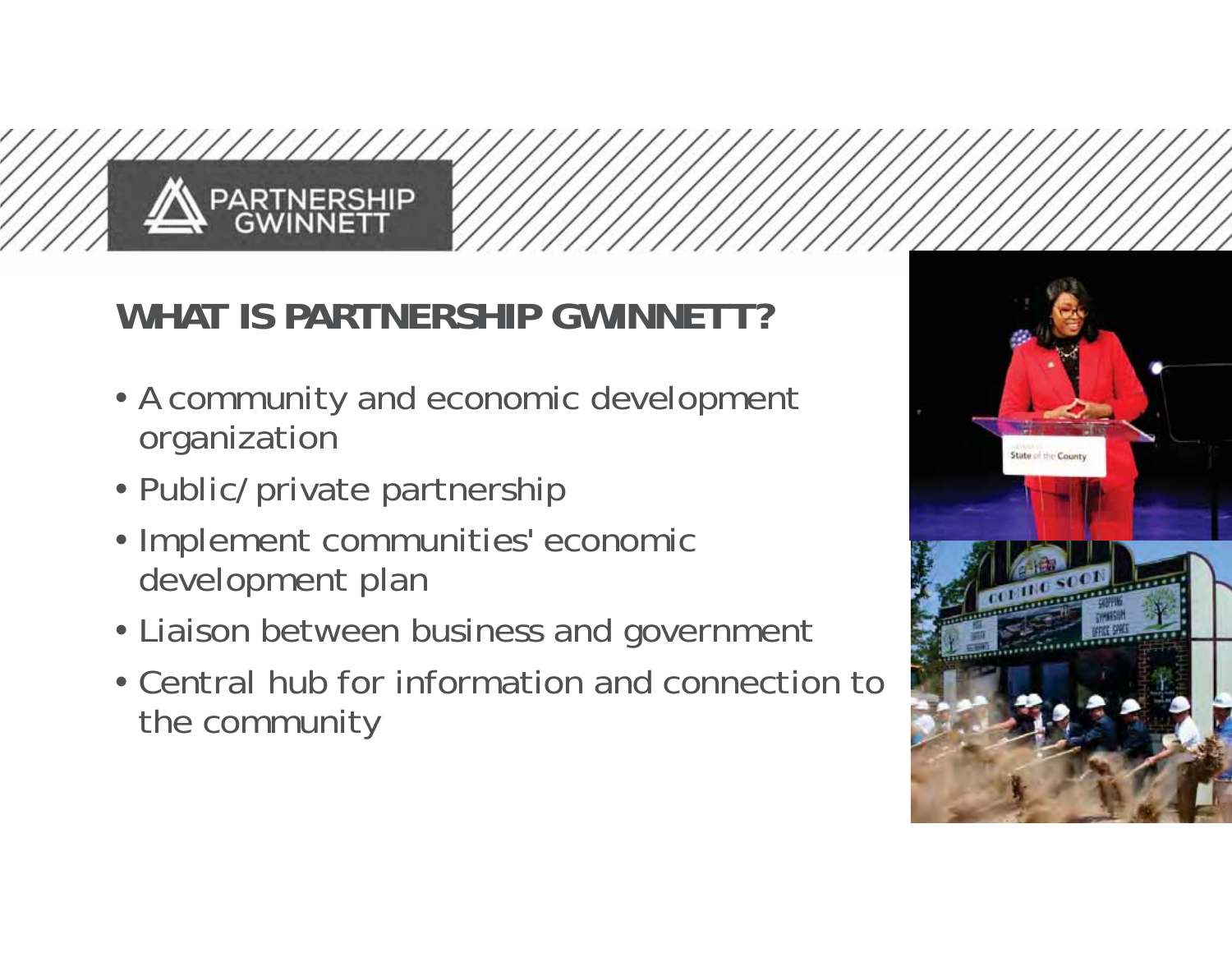

#### **HOW WE GOT HERE**

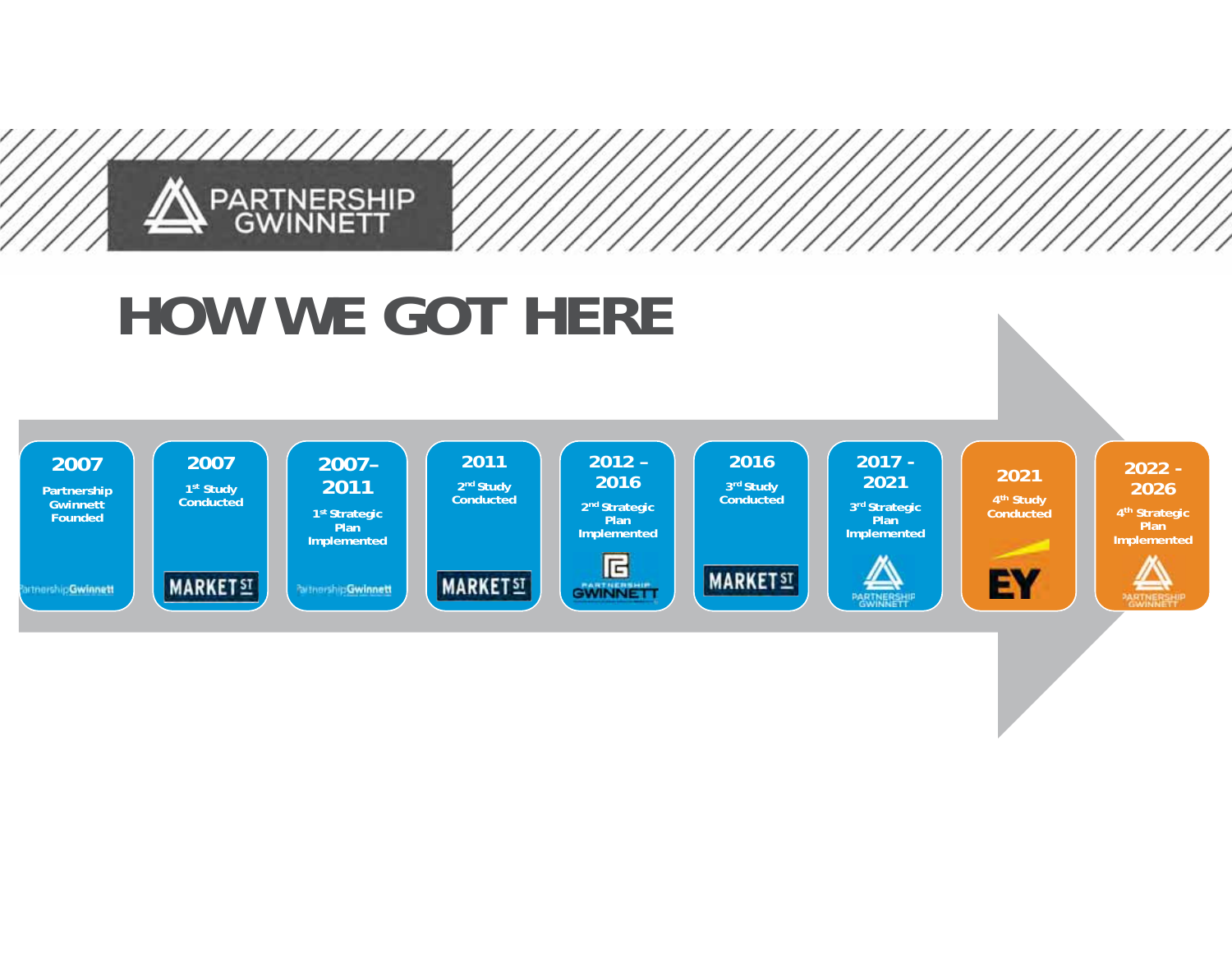

#### **PARTNERSHIP GWINNETT STAFF**



**Andrew Carnes**

Vice President, Economic Development



**Adam Forrand**





**Jaclyn Allison**





**Brian Dorelus**

Project Manager, Technology & Life Science

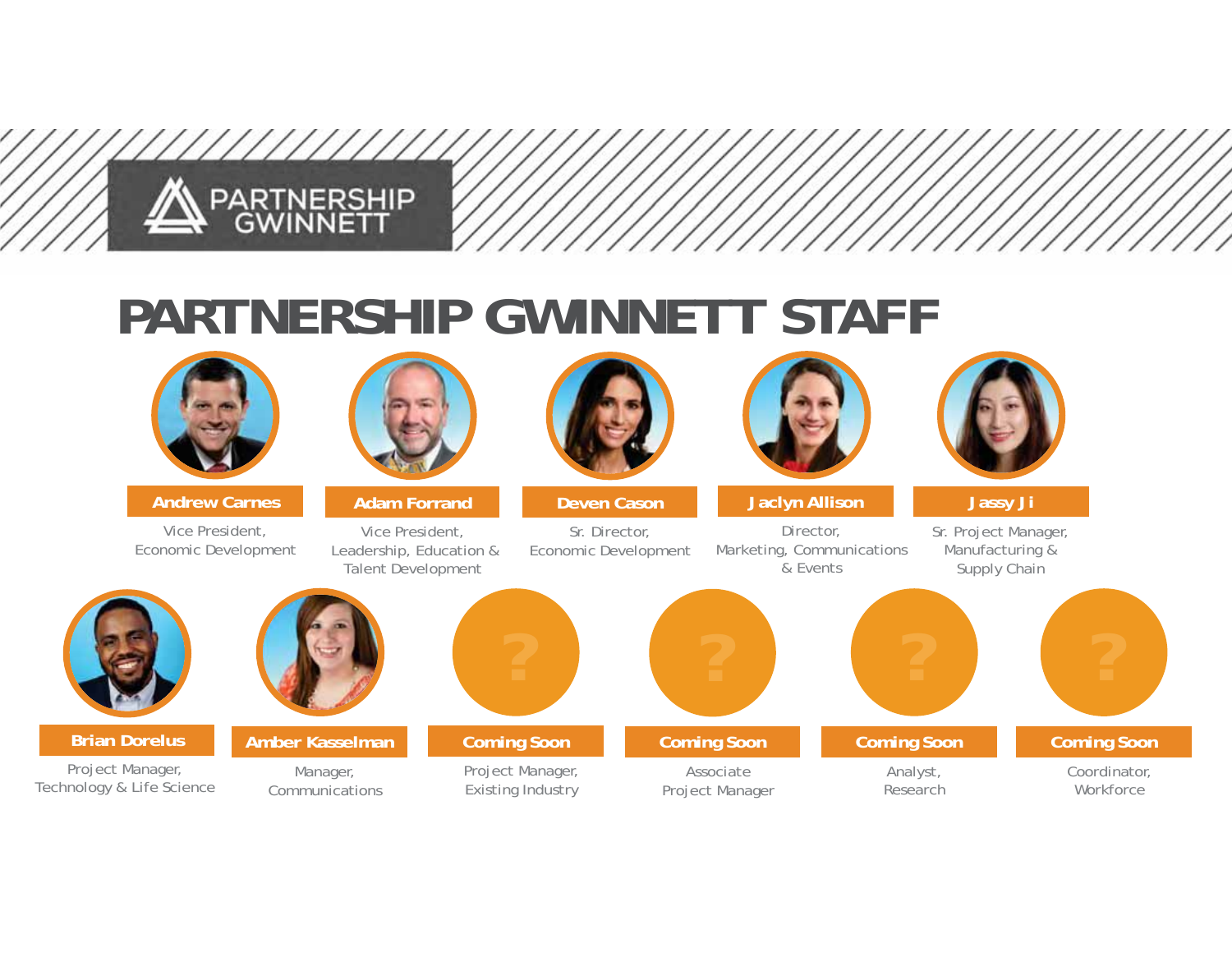

#### **PARTNERSHIP GWINNETT 4.0 GOALS**



- 1. BusinessDevelopment
- 2. Talent Development
- 3. Community Development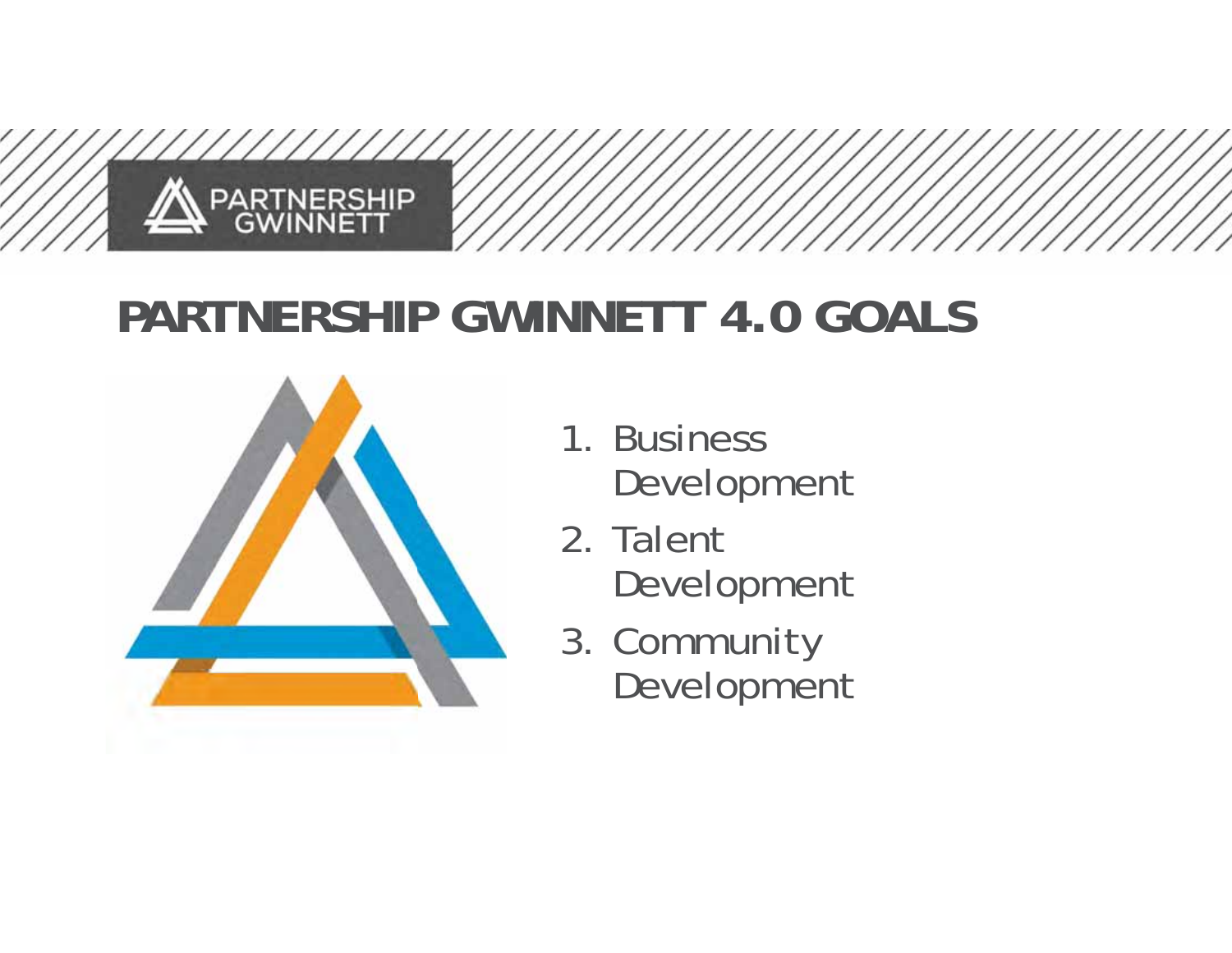

### **TARGET SECTORS**

**Professional & Corporate Services Customer Care Services Headquarters Operations Business Support Services**

**Advanced Manufacturing Wholesale TradeDistribution & Warehousing**

**Supply Chain Management Wholesale Trade Distribution & Warehousing Part Constitution** 

**Health Sciences & Services Life Sciences Healthcare Services**

> **Information & Technology Solutions Data Processing & Security Software Development Computer Systems Design**

Source: Jobs EQ, July 2021 & www.gcpsk12.org, July 2021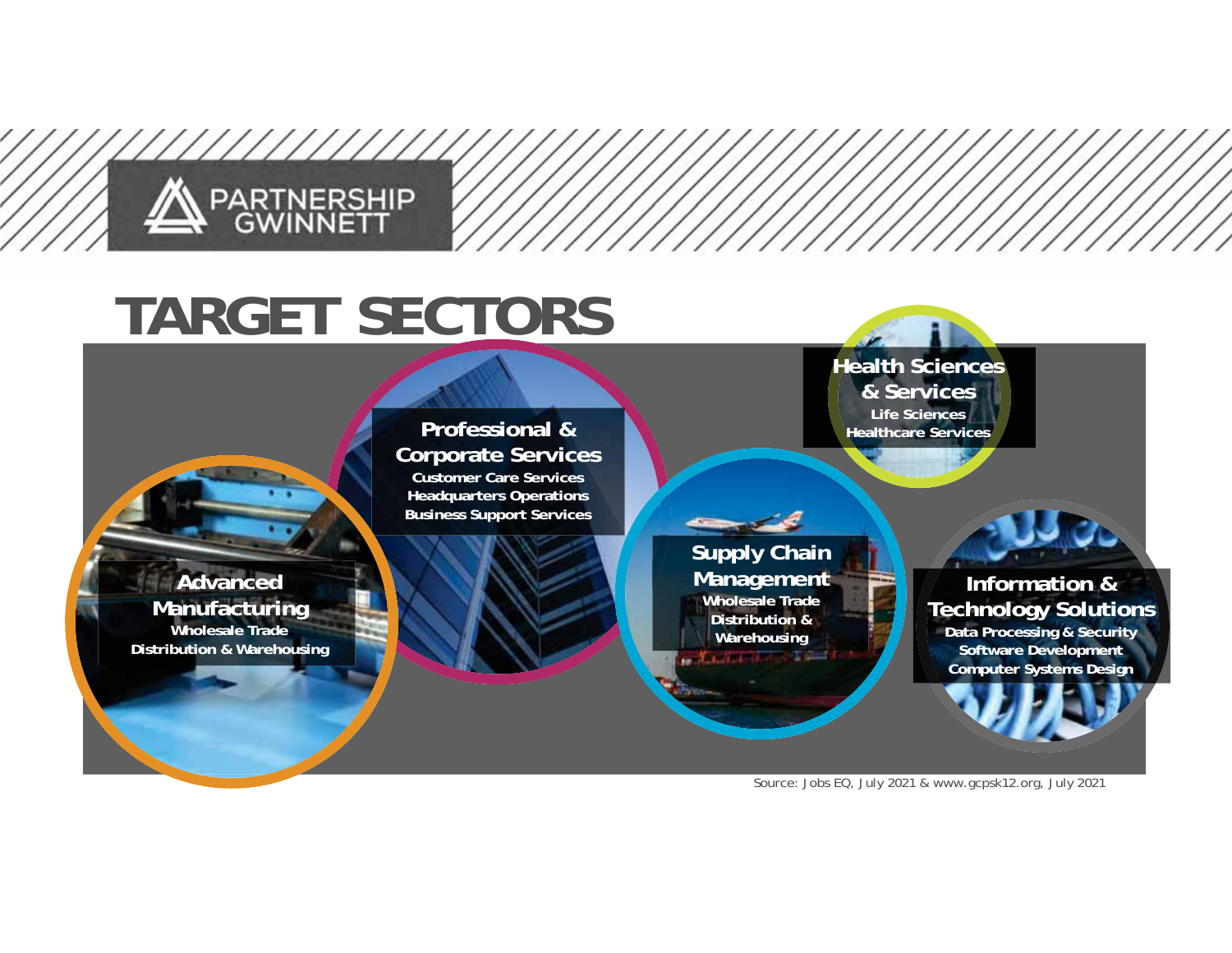

#### **OUR IMPACT IN 2021**

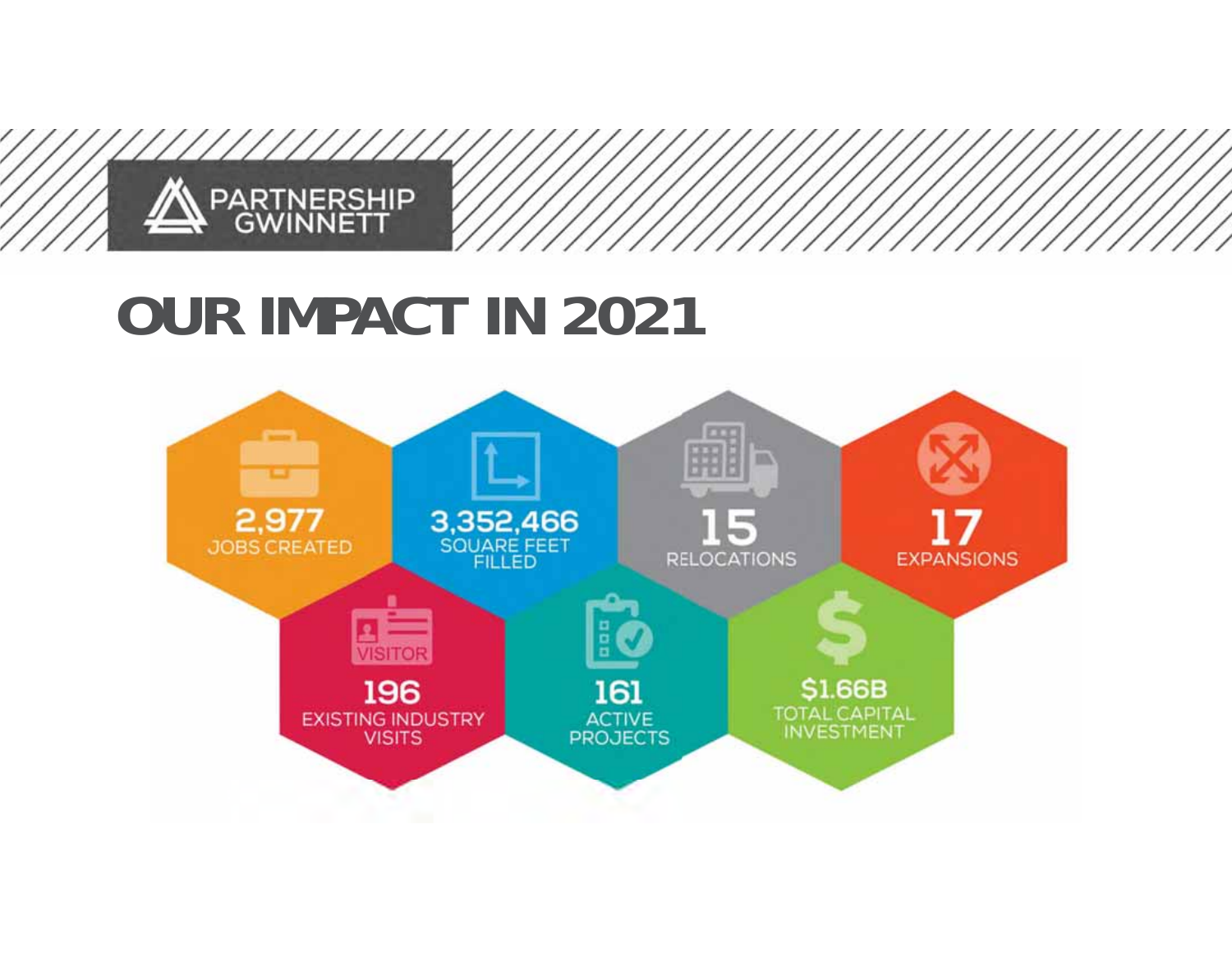

## **2021 ANNOUNCEMENTS**

# INTUITIVE

1,200 new jobs \$500M capital investment City of Peachtree Corners



88 new jobs \$21.5M capital investment Unincorporated Gwinnett



300 new jobs \$16M capital investment Unincorporated Gwinnett



100 new jobs City of Lawrenceville



20 new jobs \$140M capital investment City of Norcross



200 new jobs \$16M capital investment City of Buford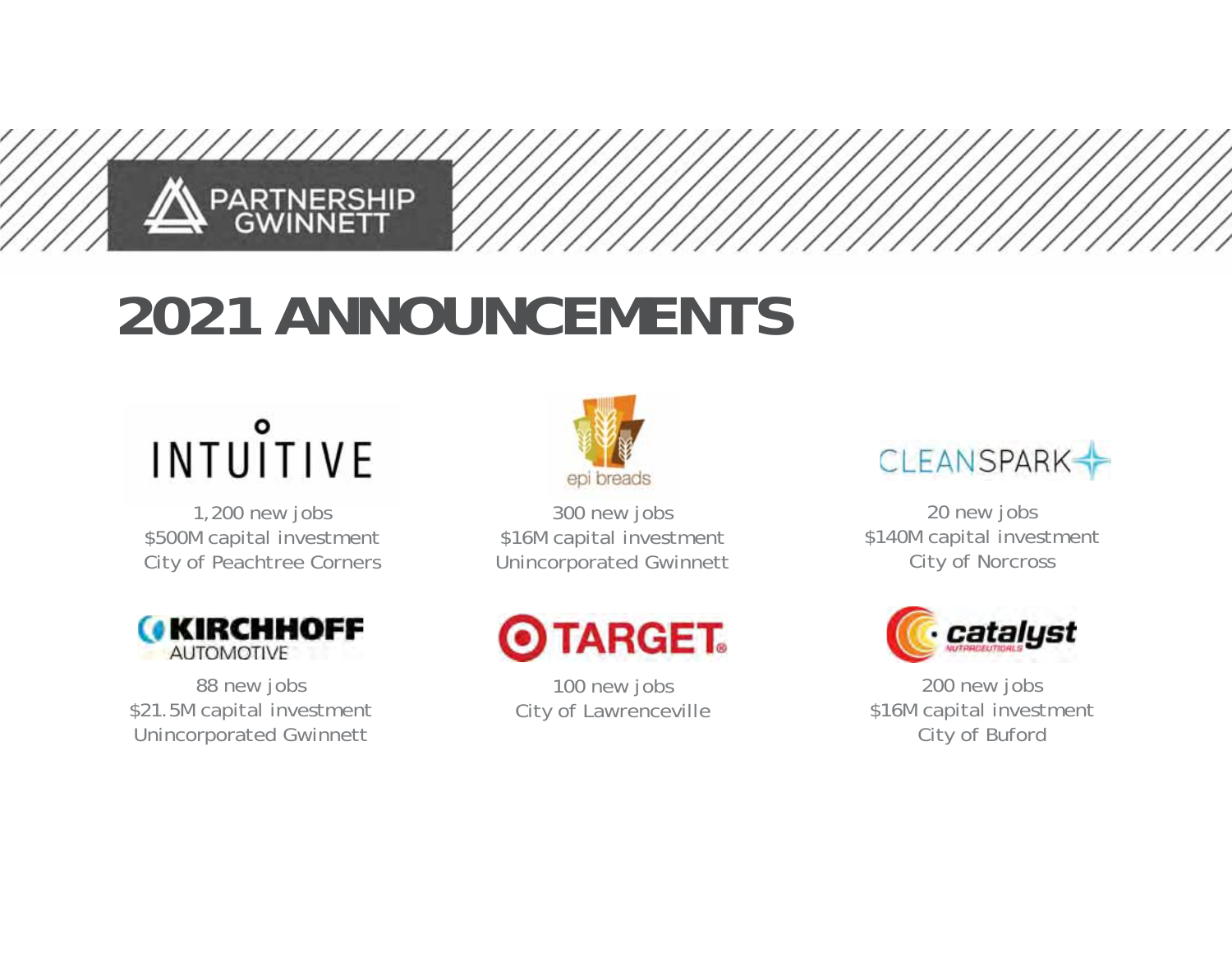

## **OTHER ANNOUNCEMENTS**



170 New Jobs\$15M Investment Unincorporated Gwinnett



1,000 new jobs Unincorporated Gwinnett



25 New Jobs\$2M Investment Unincorporated Gwinnett



100 new jobs \$1M Investment Unincorporated Gwinnett



580 new jobs 580 new City of Peachtree Corners



700 new jobs \$30M Investment Unincorporated Gwinnett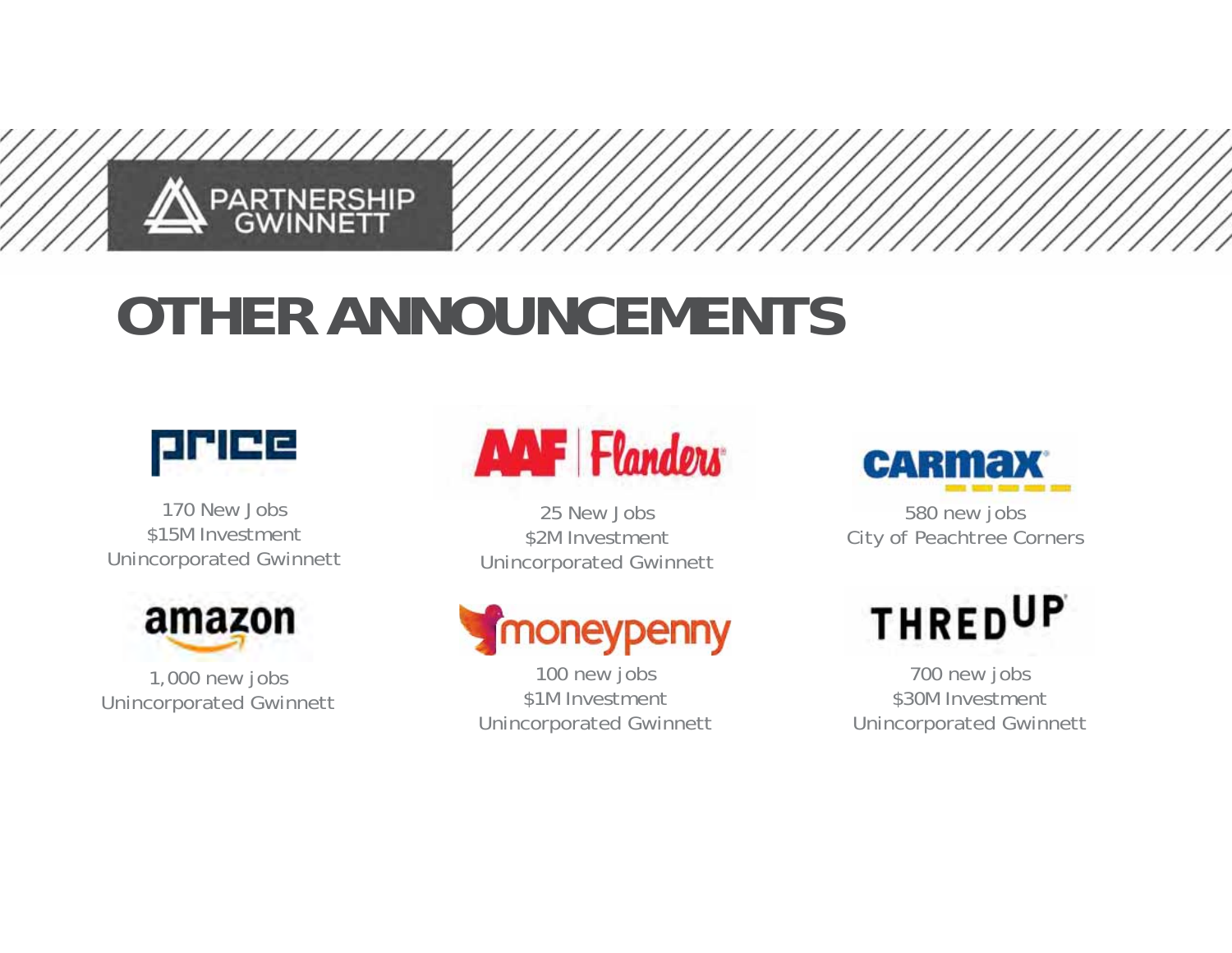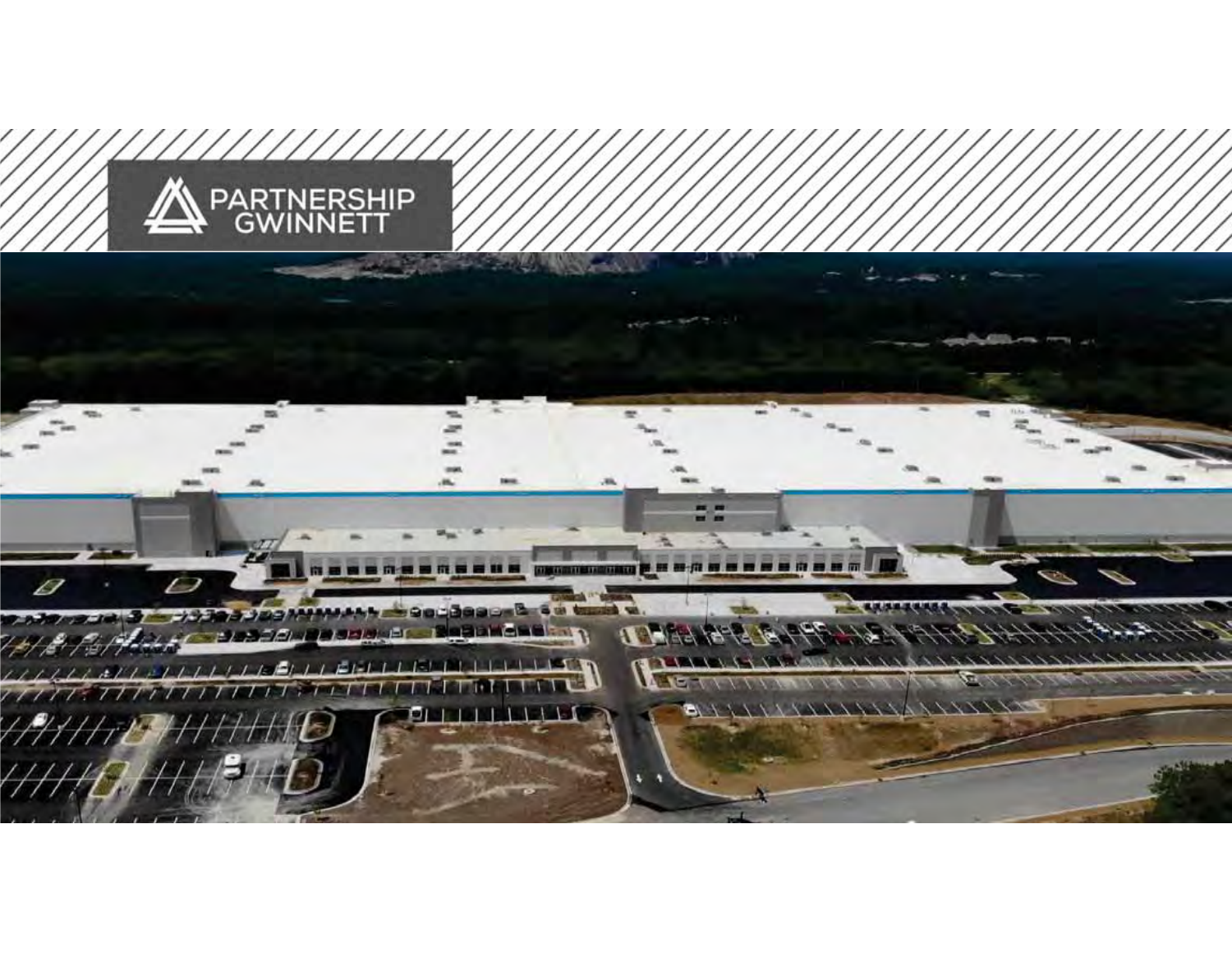

## **CASE STUDY**

#### **Amazon's Economic Impact in Gwinnett County**

- Total personal property tax bill paid in 2021: **\$5,396,804**  o Gwinnett County received: **\$2,201,525**
	- o Gwinnett County Public Schools received: **\$3,195,279**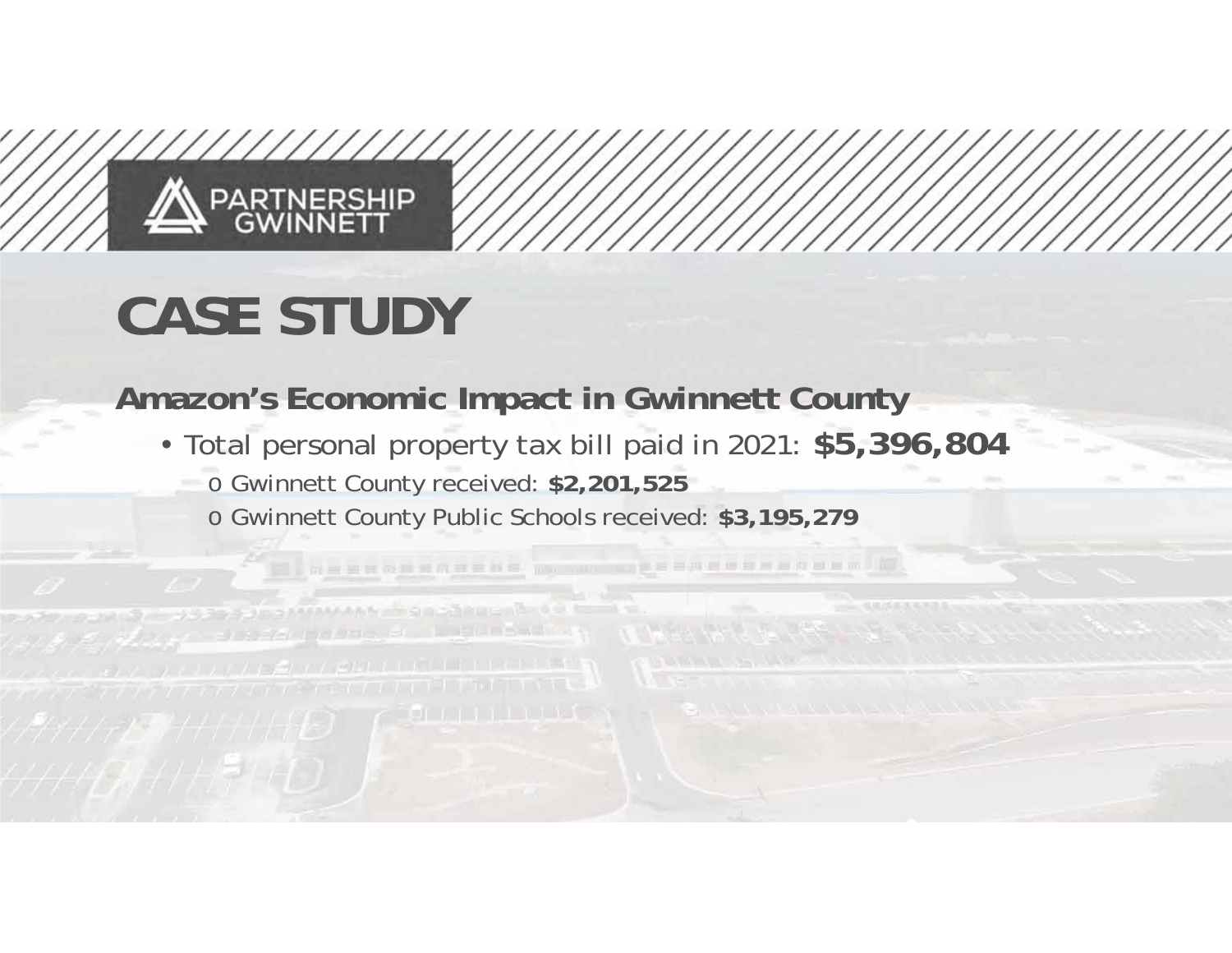

## **DRIVING INTO THE FUTURE**

#### **Mission Statement**

**"**We drive economic prosperity in Gwinnett County."